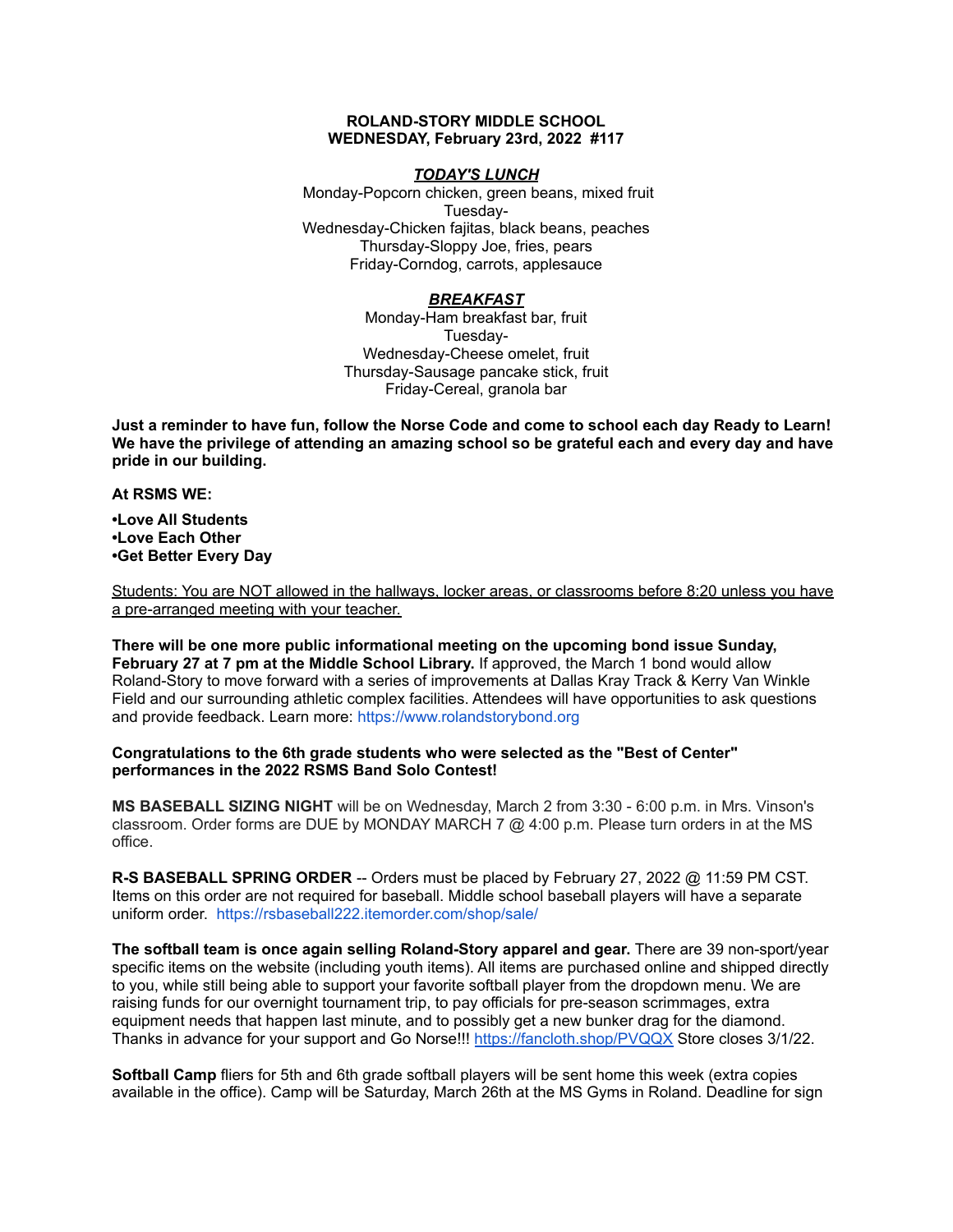up is Friday, March 11th. Form also available on Facebook or the Roland-Story Softball page and at the HS Softball website: <http://tinyurl.com/norsesoftball>

Attention parents! As we are planning the upcoming gala fundraiser, the PTO is looking for donations we can use to auction. If you have items you'd like to donate, please contact Kristy Reinhart at reinharts.luv.cyclones@gmail.com or Willow Hill at mclaughlinhill@gmail.com for more information. Some items we're looking for are themed baskets, event/experience tickets, or gift cards. Thanks!

Hey students! If you are at least 14 years old (or will be by the end of this May), Riverside bible camp has an awesome opportunity this summer for you to work on their hospitality team. If you are interested in knowing more about this program, please contact their director, **Cheri Hennager,** by email at cheri@riversidelbc.org or on their website at [www.riversidelbc.org.](http://www.riversidelbc.org/)

**Students-**as the weather gets colder please bring the appropriate clothing for outdoor recess. We will go out for recess unless the weather is colder than 5 degrees. We ask that you wear your coats to lunch.

**7 th and 8 th Grade Roland Rural Bus Room** please report to Mrs. Wilkinson's room at 3:30.

**Reminder to all students attending middle school and high school events:** Please come to watch the event and NOT be running around. Remember to demonstrate the Norse Code positively cheering for both teams.

**RSMS to offer "Skip the Trip" Iowa DOT instruction permit knowledge tests** Do you have a student who is ready to take the operator knowledge test to get an Iowa instruction permit to drive? RSMS is now offering the test right here at school as part of the Iowa Department of Transportation's "Skip the Trip" program. In partnering with the Iowa DOT, RSMS can save families time, cost, and the hassle of making a trip to a driver's license service center for testing. Students will be able to take the web-based test in a more familiar environment that works to reduce test anxiety and increase success rates. Tests are overseen by trained school staff to assure the integrity of test results. To be eligible to take the remote knowledge test, your student must be age 14 or older and not currently hold an Iowa instruction permit. Students that have turned 14 prior to the testing date must sign up in the office and have permission given from their parent by either email or phone. Students will have the opportunity to test on the second Tuesday of each month. "Skip the Trip" allows students to take their initial test at school as the first step in getting your student to be a confident driver. Once a student has successfully passed the test, the student will receive an email verifying a successful test. The student brings a copy of the email to the driver's license service center along with the other required documentation that will prove their identity to be issued their instruction permit. Service center staff will verify passing test result emails with Iowa DOT records. Visit [www.iowadot.gov/mvd/realid/success.asp](http://www.iowadot.gov/mvd/realid/success.asp) to determine what documentation to bring with you to receive your student's permit. To prepare for a successful knowledge test, students should study the Iowa Driver's Manual and online practice test, both available at: <https://iowadot.gov/mvd/driverslicense/manuals-and-practice-tests>.

#### **Quote of the Week: "Hate is too great a burden to bear. It injures the hater more than it injures the hated." —Coretta Scott King**

**R-S MS PRACTICE / SHUTTLE SCHEDULE**

**BOYS BASKETBALL**

**February 21 - 25 SHUTTLE @ 5:45 P.M. / 1:15 Early Dismissal @ 3:30**

**WEDNESDAY, FEBRUARY 23 – Shuttle @ 3:30** Boys Basketball – 1:15 - 3:15 7th C Team Only – 1:15 - 3:15